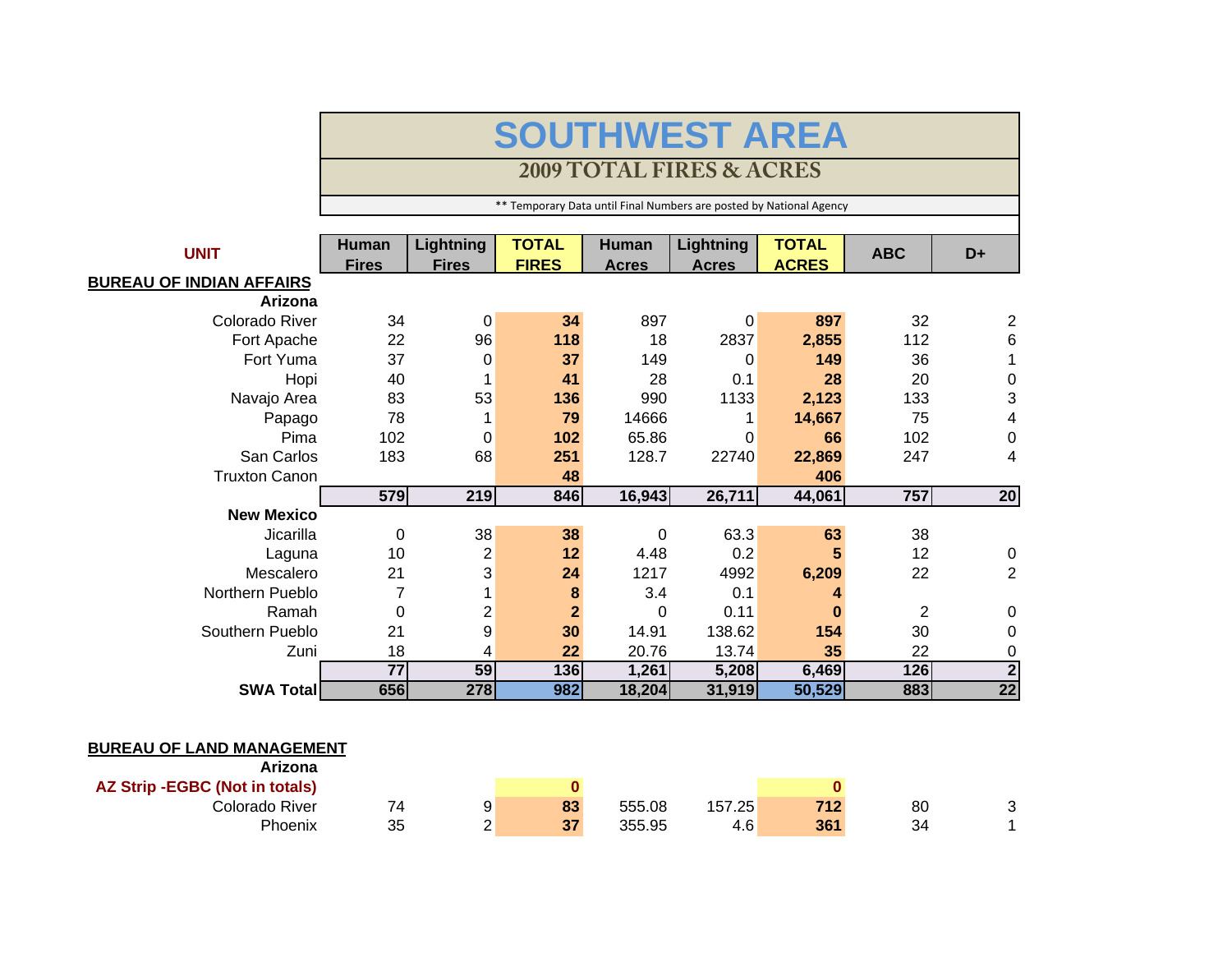| Safford                                 | 38               | 19                      | 57                      | 4551           | 668                     | 5,219                   | 51                      | $\,6\,$                 |
|-----------------------------------------|------------------|-------------------------|-------------------------|----------------|-------------------------|-------------------------|-------------------------|-------------------------|
|                                         | $\overline{147}$ | 30                      | 177                     | 5,462          | 830                     | 6,292                   | 165                     | 10                      |
| <b>New Mexico</b>                       |                  |                         |                         |                |                         |                         |                         |                         |
| Albuquerque                             | $\pmb{0}$        | $\,6$                   | $6\phantom{1}6$         | 0              | 766.45                  | 766                     | 5                       | 1                       |
| Carlsbad                                | 43               | 19                      | 62                      | 8386           | 19349                   | 27,735                  | 60                      | $\overline{c}$          |
| Farmington                              | $6\phantom{1}6$  | 67                      | 73                      | 3.6            | 14.8                    | 18                      | 73                      | $\pmb{0}$               |
| Las Cruces                              | 28               | 4                       | 32                      | 12023          | 1287                    | 13,310                  |                         |                         |
| Roswell                                 | 25               | 20                      | 45                      | 26             | 45143                   | 45,169                  | 44                      | 1                       |
| Socorro                                 | 0                | 4                       | 4                       | 0              | 3503                    | 3,503                   |                         |                         |
| Taos                                    | 1                | 1                       | $\mathbf{2}$            | 2              | 0.5                     | 3                       | $\overline{c}$          | 0                       |
|                                         | 103              | $\overline{121}$        | 224                     | 20,441         | 70,064                  | 90,504                  | 184                     | $\overline{\mathbf{4}}$ |
| SWA Total                               | 250              | 151                     | 401                     | 25,903         | 70,894                  | 96,796                  | 349                     | 14                      |
|                                         |                  |                         |                         |                |                         |                         |                         |                         |
|                                         |                  |                         |                         |                |                         |                         |                         |                         |
| <b>DEPARTMENT OF DEFENSE</b>            |                  |                         |                         |                |                         |                         |                         |                         |
| Arizona                                 |                  |                         |                         |                |                         |                         |                         |                         |
| Fort Huachuca                           |                  |                         | $\overline{0}$          |                |                         | $\mathbf{0}$            |                         |                         |
|                                         | 0                | $\overline{0}$          | $\overline{\mathbf{0}}$ | 0              | 0                       | $\overline{\mathbf{0}}$ | $\overline{0}$          | $\overline{\mathbf{0}}$ |
|                                         |                  |                         |                         |                |                         |                         |                         |                         |
|                                         |                  |                         |                         |                |                         |                         |                         |                         |
| <b>U.S. FISH &amp; WILDLIFE SERVICE</b> |                  |                         |                         |                |                         |                         |                         |                         |
| Arizona                                 |                  |                         |                         |                |                         |                         |                         |                         |
| <b>Buenos Aires</b>                     | 5                | 1                       | 6                       | 2711.7         | 3.4                     | 2,715                   | 5                       | 1                       |
| Cabeza Prieta                           |                  | $\mathbf 0$             |                         | 8              | $\mathbf 0$             | 8                       |                         | 0                       |
| Cibola                                  |                  | $\mathbf 0$             |                         | 102            | 0                       | 102                     | 0                       | 1                       |
| Havasu                                  |                  | $\mathbf 0$             |                         | 0.1            | 0                       | $\bf{0}$                |                         | $\boldsymbol{0}$        |
| Imperial                                |                  | 0                       |                         | 2.5            | 0                       | 3                       |                         | $\pmb{0}$               |
|                                         | $\overline{9}$   | $\overline{1}$          | 10                      | 2,824          | $\overline{3}$          | 2,828                   | $\overline{\mathbf{8}}$ | $\overline{\mathbf{2}}$ |
| <b>New Mexico</b>                       |                  |                         |                         |                |                         |                         |                         |                         |
| <b>Bitter Lake</b>                      | 1                | $\overline{\mathbf{c}}$ | 3                       | 1              | $\overline{2}$          | 3                       | 3                       | $\pmb{0}$               |
| Bosque Del Apache                       |                  | 1                       | 1                       | 0              | 0.5                     |                         |                         |                         |
| Sevilleta                               |                  | 1                       | 1                       | 0              | 0.5                     |                         |                         |                         |
|                                         | $\overline{1}$   | $\overline{4}$          | $\overline{5}$          | $\overline{1}$ | $\overline{\mathbf{3}}$ | $\overline{4}$          | دى                      | $\overline{\mathbf{0}}$ |
| <b>Texas</b>                            |                  |                         |                         |                |                         |                         |                         |                         |
|                                         | $\mathbf 0$      | $\mathbf{0}$            | $\bf{0}$                | $\bf{0}$       | $\mathbf 0$             | $\bf{0}$                | $\bf{0}$                | $\pmb{0}$               |
| <b>SWA Total</b>                        | 10               | 5                       | $\overline{15}$         | 2,825          | 6                       | 2,832                   | 11                      | $\overline{2}$          |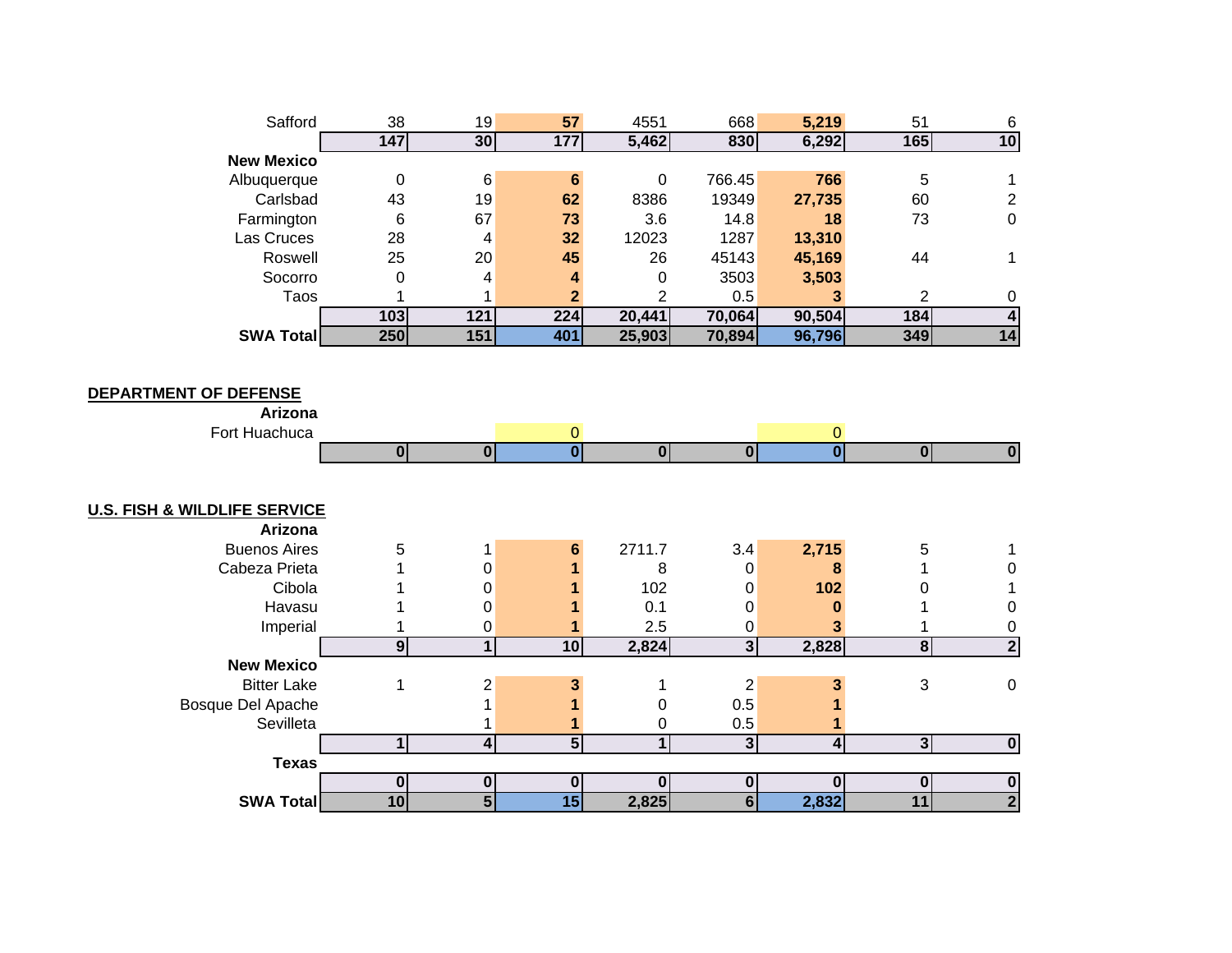| <b>NATIONAL PARK SERVICE</b>                      |                         |                  |                 |                         |           |                |                 |                         |
|---------------------------------------------------|-------------------------|------------------|-----------------|-------------------------|-----------|----------------|-----------------|-------------------------|
| Arizona                                           |                         |                  |                 |                         |           |                |                 |                         |
| ke Mead - EGBC (Not in Totals)                    |                         |                  | $\bf{0}$        |                         |           | $\bf{0}$       |                 |                         |
| Coronado                                          | $\pmb{0}$               | 1                |                 | $\pmb{0}$               | 0.1       | $\bf{0}$       | 1               | $\boldsymbol{0}$        |
| Chiricahua                                        | 0                       | $\overline{2}$   | $\mathbf{2}$    | $\mathbf 0$             | 7.1       | $\overline{7}$ | $\overline{2}$  | $\pmb{0}$               |
| <b>Grand Canyon</b>                               | 3                       | 18               | 21              |                         | 4735      | 4,735          | 19              | $\overline{c}$          |
| Organ Pipe                                        | 4                       | $\mathbf 0$      | 4               | 0.6                     | 0         | 1              | 4               | $\pmb{0}$               |
| Saguaro                                           |                         | $\mathbf 1$      | $\mathbf{2}$    | 0.1                     | 72        | 72             | $\overline{2}$  | $\boldsymbol{0}$        |
| Sunset Crater Volcano NM                          | 0                       | $\mathbf 2$      | $\overline{2}$  | $\mathbf 0$             | 0.5       | 1              | $\overline{2}$  | $\pmb{0}$               |
| Tumacacori                                        |                         | $\boldsymbol{0}$ |                 | 54                      | 0         | 54             | 1               | $\boldsymbol{0}$        |
| <b>Walnut Canyon</b>                              |                         | 1                | $\mathbf{2}$    | 0.1                     | 0.1       | $\bf{0}$       | 2               | $\mathbf 0$             |
|                                                   | 10                      | 25               | 35              | 55                      | 4,815     | 4,870          | 33              | $\overline{2}$          |
| <b>New Mexico</b>                                 |                         |                  |                 |                         |           |                |                 |                         |
| <b>Bandelier</b>                                  | 0                       | 6                | $6\phantom{1}6$ | 0                       | 1635.7    | 1,636          |                 |                         |
| El Malpais                                        | 0                       | 3                | 3               | 0                       | 0.3       | $\bf{0}$       | 3               | $\mathbf 0$             |
|                                                   | $\overline{\mathbf{0}}$ | $\overline{9}$   | $\overline{9}$  | $\overline{\mathbf{0}}$ | 1,636     | 1,636          | 3 <sup>1</sup>  | $\overline{\mathbf{0}}$ |
| W.Texas                                           |                         |                  |                 |                         |           |                |                 |                         |
| <b>Big Bend</b>                                   | $\pmb{0}$               | 6                | 6               | $\pmb{0}$               | 103       | 103            | $\pmb{0}$       | $\pmb{0}$               |
| Guadalupe                                         | 7                       | 0                | $\overline{7}$  | 192                     | 0         | 192            | 0               | $\mathbf 0$             |
| Lake Meredith                                     | 37                      | 3                | 40              | 1332.7                  | 2.85      | 1,336          | 39              |                         |
|                                                   | 44                      | $\overline{9}$   | 53              | 1,525                   | 106       | 1,631          | 39              | $\overline{\mathbf{1}}$ |
| SWA Total                                         | 54                      | 43               | $\overline{97}$ | 1,580                   | 6,557     | 8,136          | $\overline{75}$ | $\overline{\mathbf{3}}$ |
|                                                   |                         |                  |                 |                         |           |                |                 |                         |
| <b>STATES</b><br>Arizona                          |                         |                  |                 |                         |           |                |                 |                         |
| A1S - Phoenix District                            | 41                      | $\overline{7}$   | 48              | 518.87                  | 191.5     | 710            | 47              |                         |
|                                                   |                         |                  | 72              |                         | 944.1     |                |                 | 1                       |
| A2S - Flagstaff District<br>A3S - Tucson District | 58<br>159               | 14<br>19         | 178             | 3764.75<br>22839.5      | 1695.15   | 4,709          | 69<br>166       | 3<br>12                 |
|                                                   |                         |                  |                 |                         |           | 24,535         |                 |                         |
| Total                                             | 258                     | 40               | 298             | 27,123                  | 2,831     | 29,954         | 282             | 16                      |
| <b>New Mexico</b>                                 |                         |                  |                 |                         |           |                |                 |                         |
| <b>Chama District</b>                             | 12                      | 15               | 27              | 67.4                    | 262       | 329            | 27              | $\boldsymbol{0}$        |
| <b>Cimarron District</b>                          | 8                       | 29               | 37              | 187.5                   | 605.65    | 793            | 34              | 3                       |
| Socorro District                                  | 101                     | 39               | 140             | 10353.31                | 125404.31 | 135,758        |                 |                         |
| Las Vegas District                                | 44                      | 51               | 95              | 7464                    | 7825      | 15,289         |                 |                         |